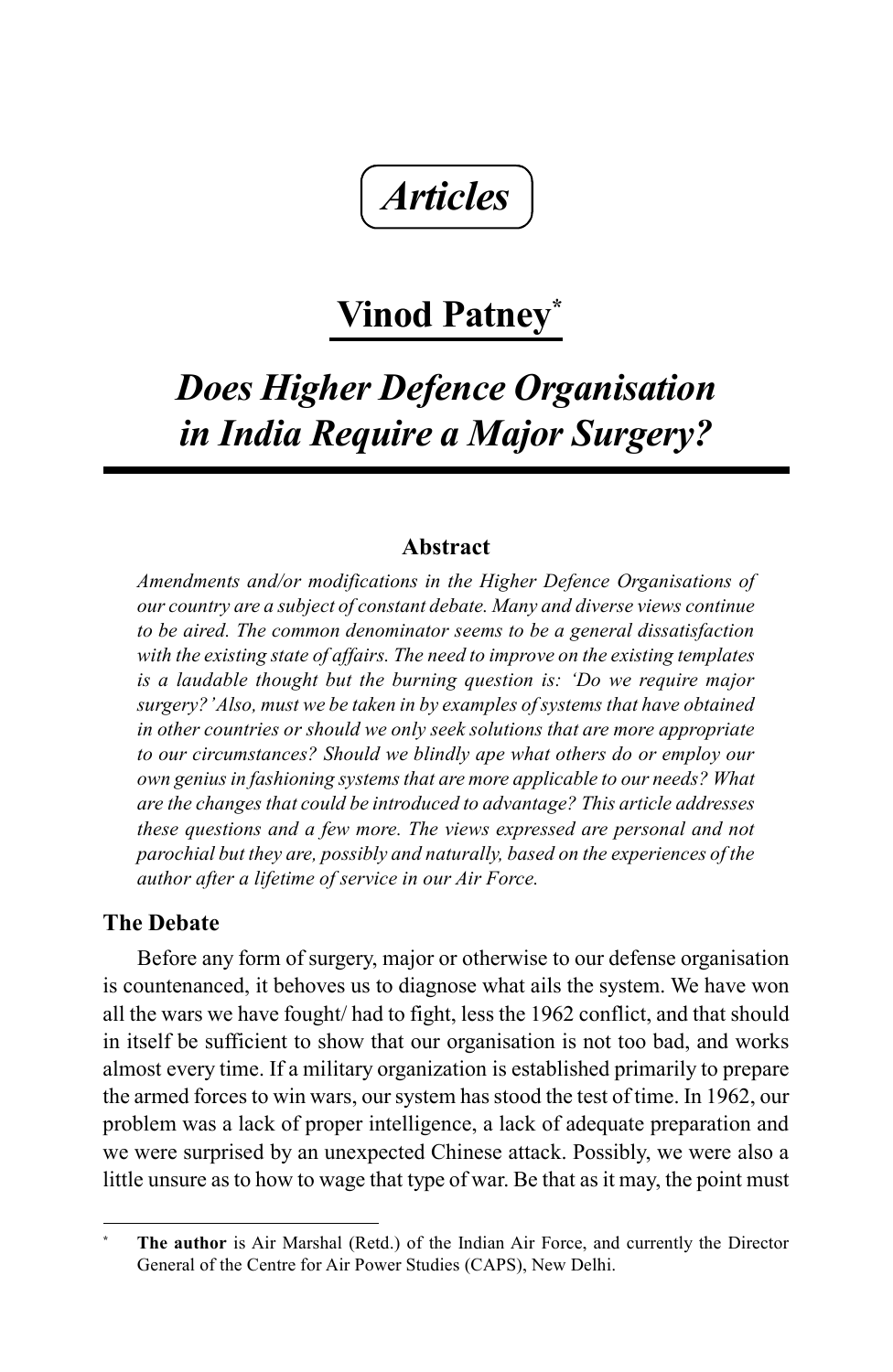be made that, given the circumstances; no different higher defense organization could have turned that defeat into victory. Thus the results of the wars that we have fought do not make a case for a major change/ surgery in our organization.

Undoubtedly, there are ills in our system that should be addressed. Our procurement system is slow and laboured. 'Jointness', i.e. cross-service cooperation in all the stages of the military processes amongst our services could be better. Also the relations between and the mutual confidence of the services on one hand and the Ministry of Defence on the other should improve. Regrettably, one possible cause for the current state of affairs is inadequate understanding of the other(s) point of view and maybe even some amount of suspicion of intentions. The solutions to bring about improvements in such a scenario stare us in the face. We need a greater understanding and tolerance as well as appreciation of differing viewpoints. We must never ever forget, even momentarily, that we are on the same side. To my mind, this is more of a mental challenge, rather than an organizational limitation. We can, by mere intent, make the system work much better. That is what we should do.

The ongoing debate on higher defence management largely deals with three issues, namely:

- Need for the armed forces to become part of the government and active players in decision making. Also, for greater understanding to develop, armed forces officers should occupy berths in the civilian hierarchy and vice versa. This should be done at both middle and senior levels.
- Need for a Chief of Defence Staff (CDS) or a Permanent Chairman Chiefs of Staff Committee (PCCOSC). What should be his duties and responsibilities?
- Should we adopt the Theatre Command system?

The three issues require careful, individual examination.

# **Civil/Military Interaction**

The proposals regarding cross postings appear attractive and seem to bear a lot of merit. These proposals can promote better understanding as long as there is a mutual desire to cooperate and personal differences of varying personalities do not undermine the system. Also, there is a need to be selective in determining the berths that the deputationists could occupy. More importantly, it does not seem desirable for those posted from outside the system to be given decision making responsibilities. They would lack the basic knowledge and instinctive understanding of systems in vogue. The best we could hope for is that they would in fact be able to provide in-house domain knowledge. That will be of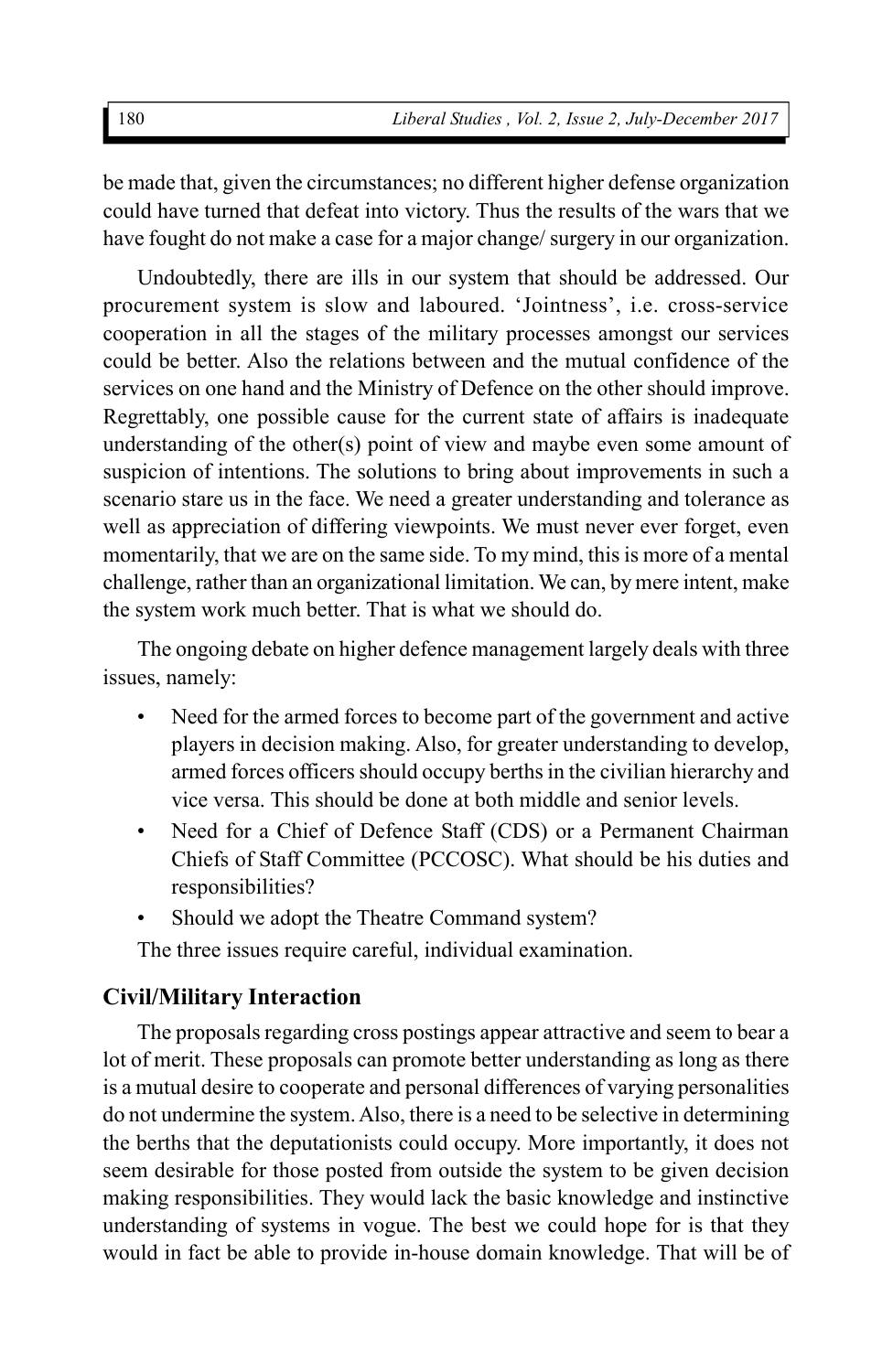benefit unless the advice rendered is only subjective. That could happen. Again, the deputationists may find the work culture somewhat alien and will have to get used to a new work ethos on joining the new organization and then once again when they revert back to their parent service.

One other drawback is that as the deputationists will have to revert to their parent service, they may elect to air only parochial views. The proposal to introduce deputationists has its limitations but the advantage of ready availability of professional advice has considerable value and should be encouraged and the personnel warned of the many pitfalls and even guided to overcome them. The great plus point of the proposal is that it can be readily implemented without introducing any major changes and the system can be easily modified or even abandoned at will. Another thought that could be considered is that where independent advice from more experienced officers is needed, it may be advisable to elicit the help of recently retired senior officers whose knowledge is still fresh and who may not always agree with the views of their parent service.

The other issue is the advisability of making service officers a part of the government and giving them decision making responsibilities that are traditionally enjoyed by the civil servants. The thought process behind the proposal is that service officers with their professional knowledge will better understand the needs and thereby hasten the decision making process particularly in procurement of hardware. Here three issues merit examination. Firstly, supposed inefficiencies cannot be cured by mere change from civilian officers to service officers manning the berths in the Ministry of Defence. There is a system in vogue that is tried and tested and whilst improving on it must remain an ongoing process, major changes could prove to be counterproductive. Secondly and quite importantly, the essential requirement is training for the post and continuity in the post and not who mans it. It is recommended that a high percentage of civil servants in the Ministry of Defence should have had sufficient exposure to the armed forces either when they join, say by spending a year or two in armed force units, or whilst in service. This will foster greater understanding of service systems and requirements. Thirdly and maybe the most importantly, conscious efforts should be made to better understand the other side of the picture to foster a firm belief that all are on the same side but working in individual ways towards a common goal. The tendency that should be eschewed is the belief/conviction that appointment to a post makes for instant expertise. Seeking advice and understanding is neither demeaning nor a sin.

For better interaction of service and civil functionaries, major changes in organisation are unwarranted. Incremental improvements should be a continuous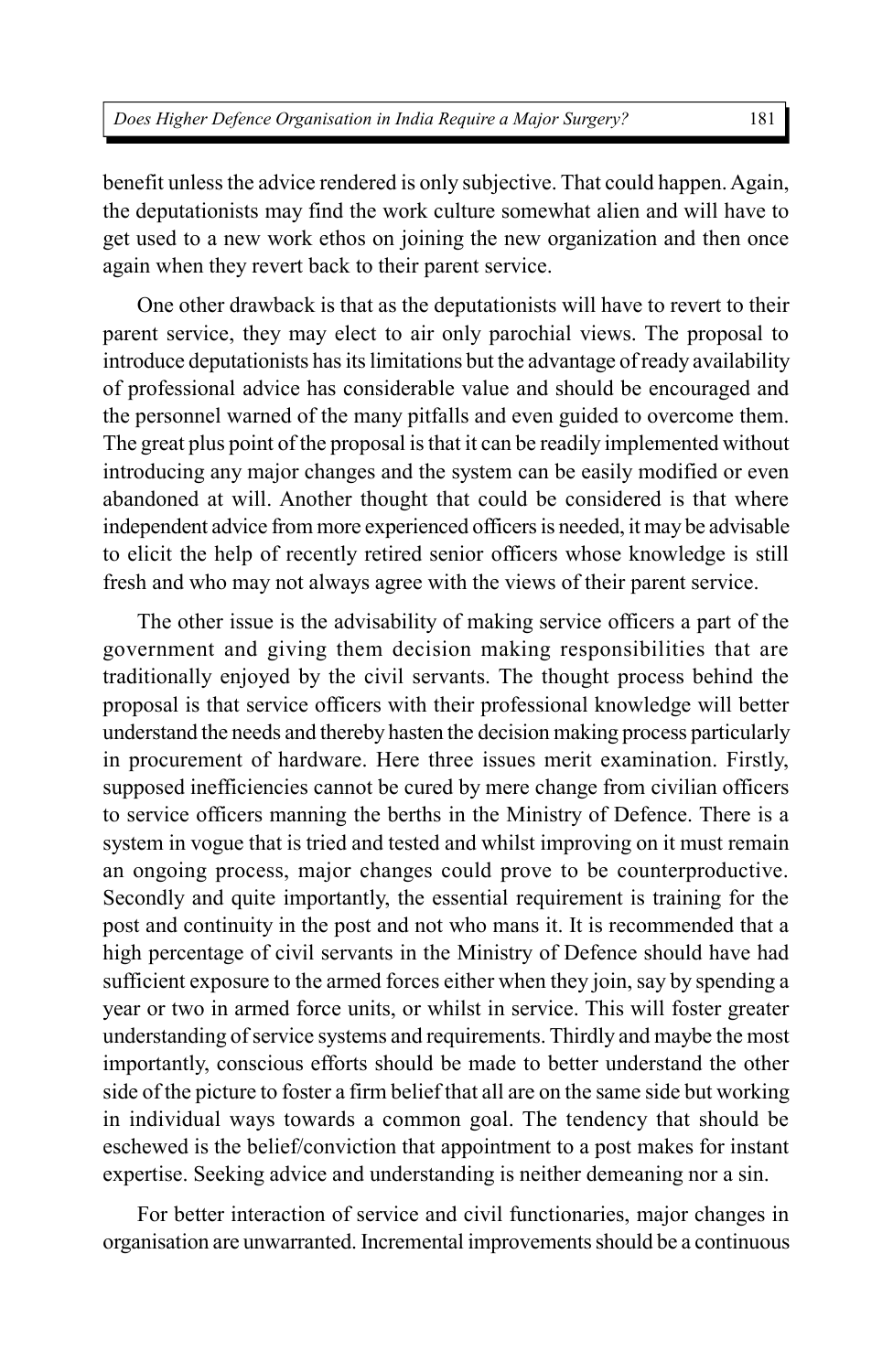process. However it must be emphasized that all should recognize that an organisation cannot function better than the capabilities of the people manning it.

# **CDS/PCCOSC**

For the rest of this article, the terms CDS and PCCOSC are used interchangeably and imply that both designations will carry similar responsibilities. The CDS will be supported by the existing Integrated Defence Staff (IDS) and the extant duties of IDS will devolve on the CDS. The writings on the duties of CDS refer broadly to the following responsibilities:

- This position will be the single point of contact for military advice or on matters military.
- Administering the Strategic Force Command (SFC). Whenever other tri-service commands like Special Operations Command, Cyber Command or Space Command are set up, the Commanders of all these Commands will report to the CDS.
- The CDS and his/her staff will ensure greater efficiency and effectiveness in the planning process. This should include both procurements and operational planning.
- The CDS will help foster greater jointness amongst the services.

As per existing norms, the Integrated Defence Staff (IDS) reports to the Chairman Chiefs of Staff Committee (COSC) and so do the Commander SFC and the tri service Andaman and Nicobar Command. One difference is that unlike in the case of the proposed CDS, the Chairman COSC is not designated as the single point of contact on military matters. The Chairman is also a rotational appointment and rapid changes have occurred in the past, changes that are viewed by some as militating against the minimum desired tenure to permit continuity. However it is argued that the system has been operating for many years and the very experienced Chairman COSC, backed by so many three and two star officers and a considerable staff that comprise IDS, should not have any difficulty to undertake additional responsibilities. Hence it is opined that the current system should be left unchanged for the moment. As and when new tri service commands are established, the institution of a Permanent Chairman makes sense. He would now be required to oversee and control the functioning of the tri service commands to meet the needs of all three services. Chairman COSC may find the workload of overseeing the work of three or four additional commands whilst retaining the responsibilities of his parent service as excessive. Should the task of PCCOSC also include the four responsibilities mentioned above? The paragraphs that follow address this question.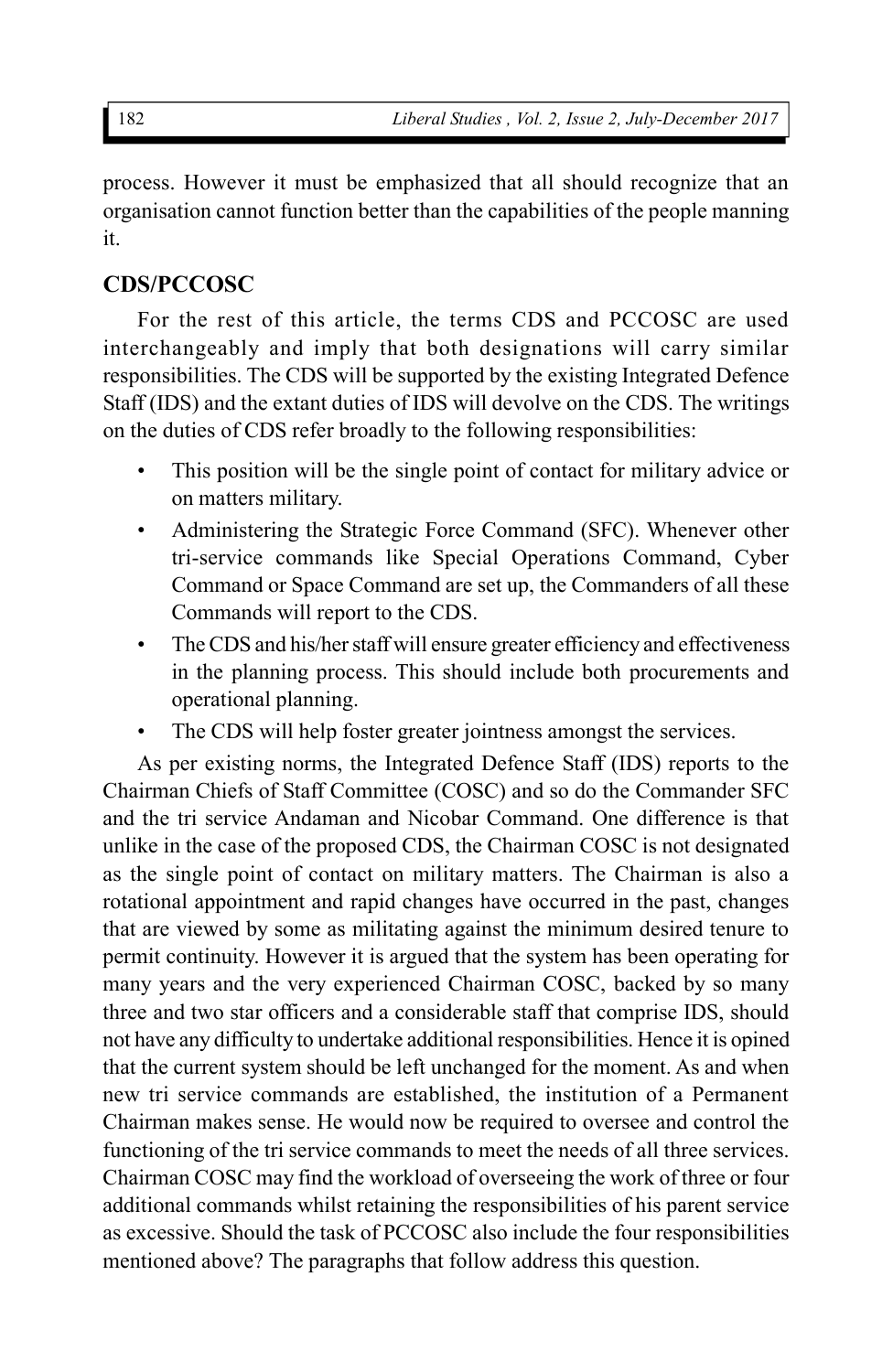# **CDS as Single Point Source for Military Advice**

On the face of it, seeking professional advice from only a single source on all military issues appears to give the source, inherent super human powers of in depth understanding of all issues concerning the armed forces. This is beyond what can be expected of a mere mortal. The concept is flawed. We are in an age of specialization and super specialization and whilst generalists have their place, it will always be prudent to seek advice from the source best qualified to provide it. This is particularly so in case of operational plans and recommendations. The same holds true for procurement recommendations. Corporate decision making has many advantages. A single individual cannot be the person to be contacted in every case. If a system of single source of advice is adopted, the CDS would often have to seek professional guidance from others. His recommendations would be based on second hand information and if a discussion ensues or supplementary issues arise, the CDS will be hard pressed to make the best views available. It should also be recognised that, in the absence of adequate data, and this is often the case, one has to rely on intuition and intuition can be a successful product only of firsthand experience. There is no substitute for experience.

Be that as it may, it is also more than likely that the views of the CDS would, maybe even unintentionally, be biased. We can and should do better. Each service has its core competencies and that fact should be recognized and accepted by all. Within each service there are sub specialisations and in each case, there will probably be more than one expert. Even the head of a particular service often seeks the views of more than one individual, discusses the pros and cons of differing thoughts before arriving at a plan or a recommended course of action. If this is obtained in a single service environment, the situation is far more complex in inter service considerations.

One more issue merits consideration. The CDS would be from one of the three services and it is inadvisable to make this position solely responsible for the conduct of operations. That should remain in the realm of individual services. This cannot be over emphasised. The CDS would seek views from the heads of the three services and he would be more agreeable and amenable to advice from the heads of services that are not his parent service. However, differences of opinion could arise where his thinking is considerably different from the head of his parent service. An avoidable piquant situation could arise.

So the concept of CDS providing a single point of advice should be considered as 'still born'.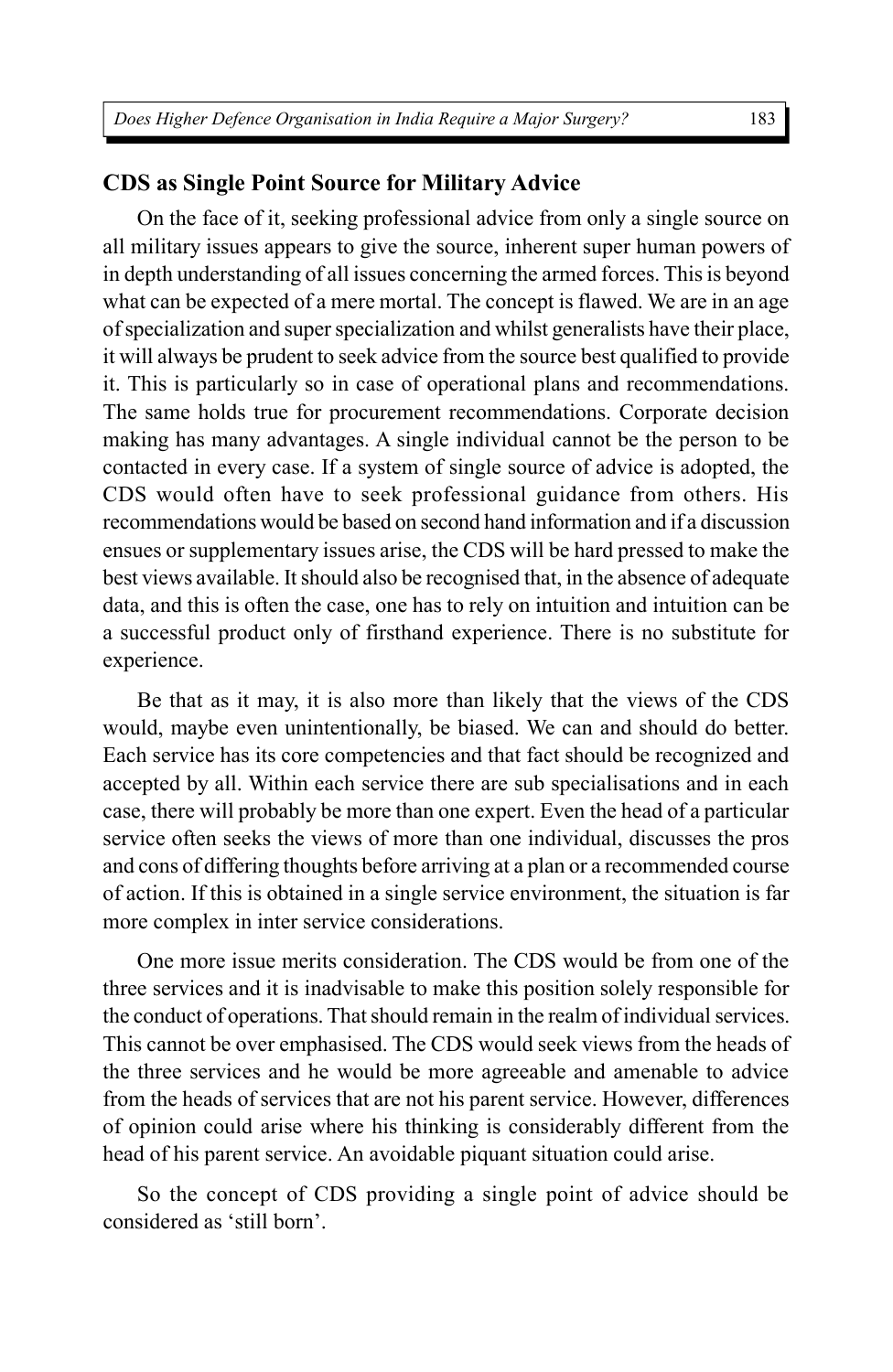#### **Strategic Forces Command**

The Strategic Forces Command draws support from all three services. There is also a need for administrative control of and administrative support to the Command. As it would be somewhat problematic for the Commander SFC to deal with all three heads of the services, his reporting to the Chairman COSC or CDS or PCCOSC stands to reason. However it is a moot point as to whether any form of operational control should be exercised by Chairman COSC. In our system, for very good reasons, we have a clear separation between the control and conduct of conventional operations on one hand and the preparation and, God forbid, for a nuclear war on the other. It is imperative that the separation is maintained. The two are very distinct levels of conflict and must be dealt with separately. We must shun the thought that use of a nuclear weapon is a possible extension of conventional military conflict. In our scenario, the sole purpose of nuclear weapons is to deter the use of such weapons against us. That must remain the cardinal principle.

Again, for good reasons, the security attached to nuclear matters must be of a decidedly higher order and we should do whatever is possible to ensure that the systems we adopt are such that no classified information is even inadvertently compromised. Hence it is strongly recommended that the operational control of Commander SFC should be exercised by either the National Security Adviser or the Executive Council of the National Command Authority. In fact it would be advisable if Commander SFC is invited to become part of the Executive Council.

#### **Efficiency and Effectiveness of the Planning Process**

IDS was intended to be the staff of the CDS. Even without the CDS, IDS was to report to the Chairman of the COSC. It is now nearly 16 years since the conception of IDS (Oct 2001). By now all teething problems should have been overcome and the organization should have been well settled to oversee all inter-service issues. Unfortunately, the organisation has morphed into an entity all by itself instead of using the very great expertise posted to it to iron out inter service differences. The greatest contribution that IDS could have made is to find unanimously acceptable solutions to vexing problems. They were to also help find common ground when there were serious differences of opinion. However, this has largely eluded us.

The Defence Intelligence Agency of the IDS has done good work in providing Joint Intelligence Assessments and is now a respected organisation. The IDS has also been successful in finalizing a Defence Space Vision. Many Joint Committees have been created for better functional efficiency. Some air defence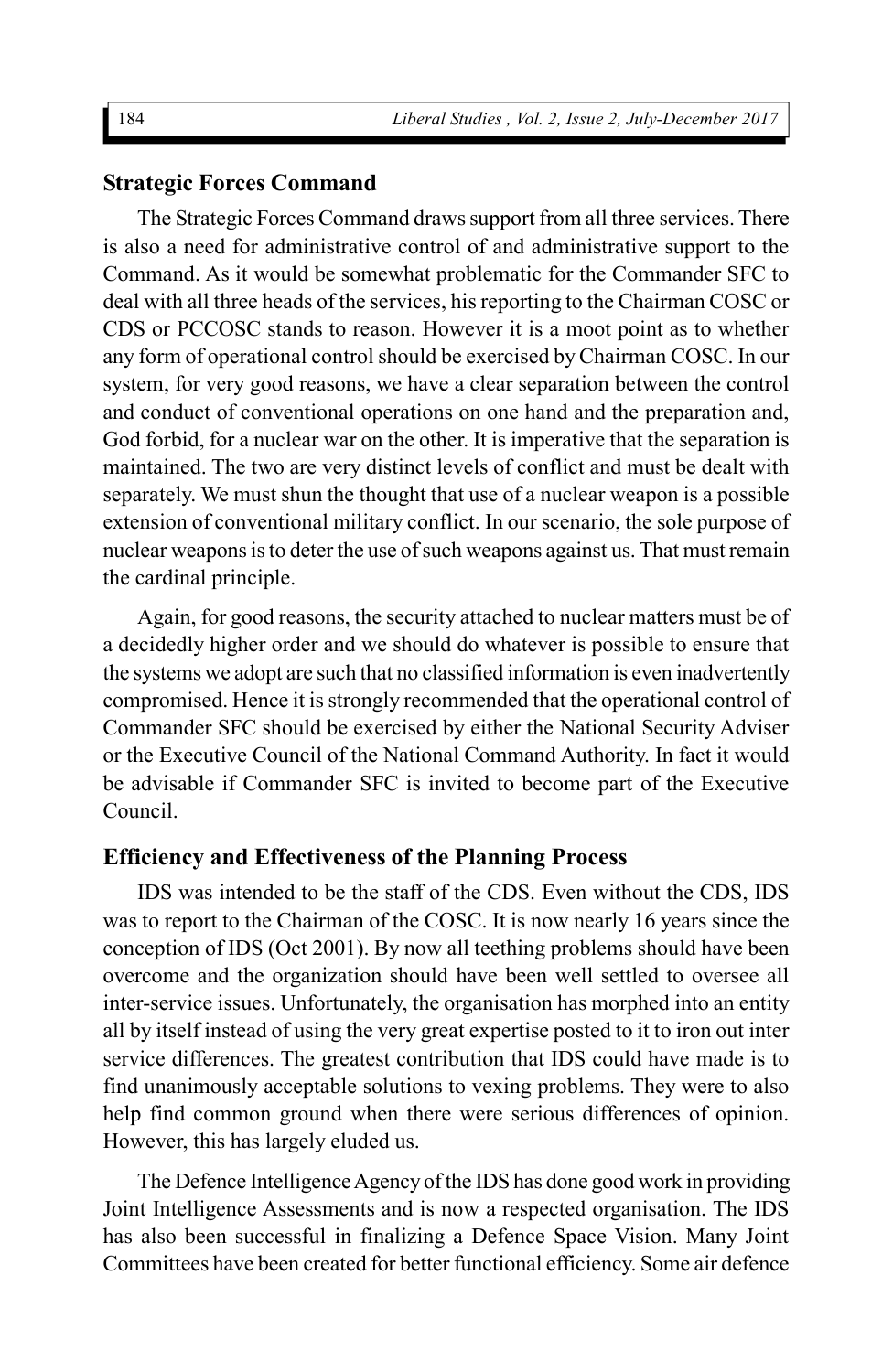issues have found solutions. A Joint Doctrine for the services has also been released. But, all these were not seriously contentious issues, to begin with. For instance, the doctrine does not carry a high security grading and hence must be guarded in its approach. If a doctrine is defined as a set of beliefs, it has little value in formulating either procurement or operational plans. At best it can lay down broad concepts and basic principles on the conduct of operations. Is a doctrine always implementable? Possibly the answer is in the negative. No doctrine can cater to varied contingences and can never be a dictat on how to wage wars. Security considerations will prohibit that. Again, the release of a Joint Doctrine does not automatically imply that it is a stepping stone to the establishment of the CDS and/or of Theatre Commands. At best finalizing a Joint Doctrine is a small step and, possibly, shows that on issues that do not pertain to procurement or operations, a unanimity of views of the three services can be obtained even if it is time consuming. That seems inadequate.

The major task of IDS should be to fashion and control the procurement system and to formulate operation plans. Over the years the IDS has worked hard to streamline the procurement process. It has introduced checks and procedures to ensure that the Defence Procurement Procedure is adhered to. On many occasions, it has made sure that a common approach and recommendations are presented to the Defence Acquisition Council. Some good work has also been done towards finding commonality in equipment purchases and in making a single approach to the vendors; independent approaches by different services for the same equipment has often happened in the past and should not occur again. All this is good but it is not sufficient.

The IDS does little to formulate the requirements for the services. The Long Term Perspective Plans of Army/Navy/Air Force are worked out by the individual service supposedly on the basis of Net Assessments prepared by the concerned Directorate in IDS and the plan forwarded to the IDS. The IDS merely collates the plans and produces a document titled the Long Term Integrated Perspective Plan (LTIPP). It is intended to be a joint plan on the basis of which purchase proposals can be readied. As it is, the IDS does not examine if the proposals in the individual plans are indeed based on the net assessments. Again, in the integrated plan, there are no recommendations made on prioritisation of purchases. There is little application of mind. Different views are not sought and thereafter examined to arrive at concrete and studied recommendations that can be defended. There is little examination as to whether the purchases sought by different services are conducive to joint operational plans. In this way the authority of the services is not undermined but then the LTIPP can hardly be called a joint plan.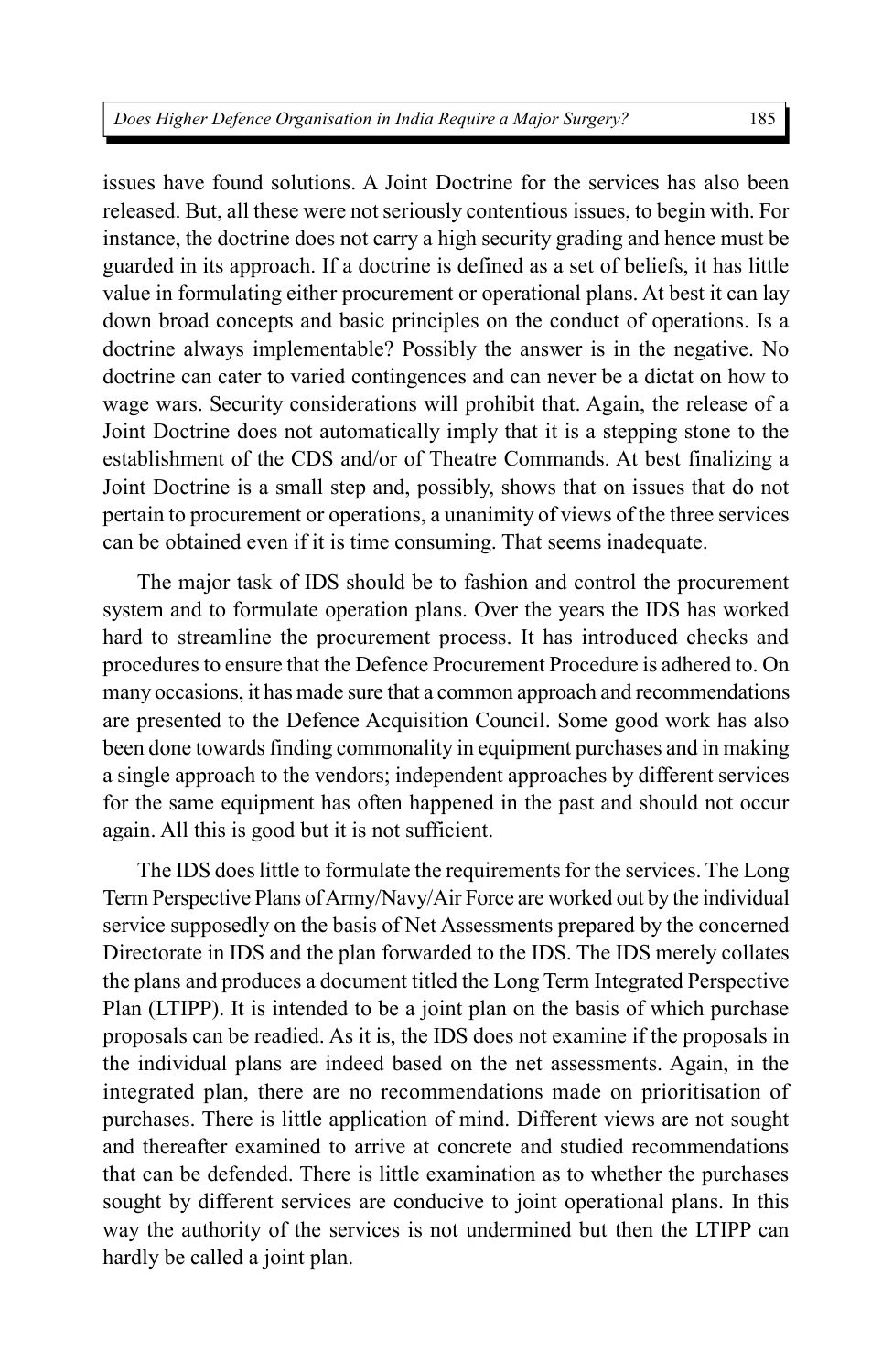The major limitation in the system followed is that a joint procurement plan cannot be made based on individual appreciations of what the net assessment forecasts. The starting point has to be joint planning. A systematic approach towards this end is needed. It is recommended that each service is tasked to work out, in cogent terms, its capabilities whilst operating on its own and in conjunction with the other service(s). This must be the first step. Thereafter joint planning should be carried out for the contingencies that flow out of the net assessment or any other contingency. Such joint planning should carry the commitment of each service that they will be able to bring into effect what they say they can. That alone can make the planning more meaningful as there will then be an inherent quasi guarantee of success. The implicit understanding should be that, if it becomes necessary to put the plans into practice, no service will step back or make excuses for performance that is short of what was projected earlier as capabilities. Accountability must be ensured. The planning will thus be more realistic.

More importantly, it will be a joint plan and point the way towards training requirements. It is granted that this will be an involved process and a continuous process but the results will be worthwhile. The plans will then automatically throw up immediate procurement needs and prioritisation of procurements in the years ahead. The operational plans and the subsequently arrived at procurement plans will have the concurrence of all three services. If we are to attenuate inter service rivalry, the start should be with operational planning that is based on reality rather than imagined capabilities and requirements. Good jointness will be a byproduct that will strengthen with time. Joint formulation of strategy and tactics and the consequent operational planning cannot but foster better understanding and better jointness.

Some could and do argue that the procedure suggested is much too simplistic and warfare is far more complex. The author wholeheartedly agrees. For security reasons, details have been omitted. Also, as the system is fielded and begins to operate, improvements will suggest themselves. The planning system is an evolutionary process. But it bears mention that everyone accepts that joint planning is a pre-requisite for effective execution of a modern war and progressive modernization is essential. The procedure outlined meets both requirements. A logical approach has been recommended – first plan and then, allow the planning process to decide on procurement priorities. It must be again emphasized that the planning process has to be complex and ongoing and not a one-time activity. Security considerations are likely to arise but as the planning, by itself, is carried out jointly and only the execution of plans are devolved to individual services, the security issue can be easily contained. Again, as there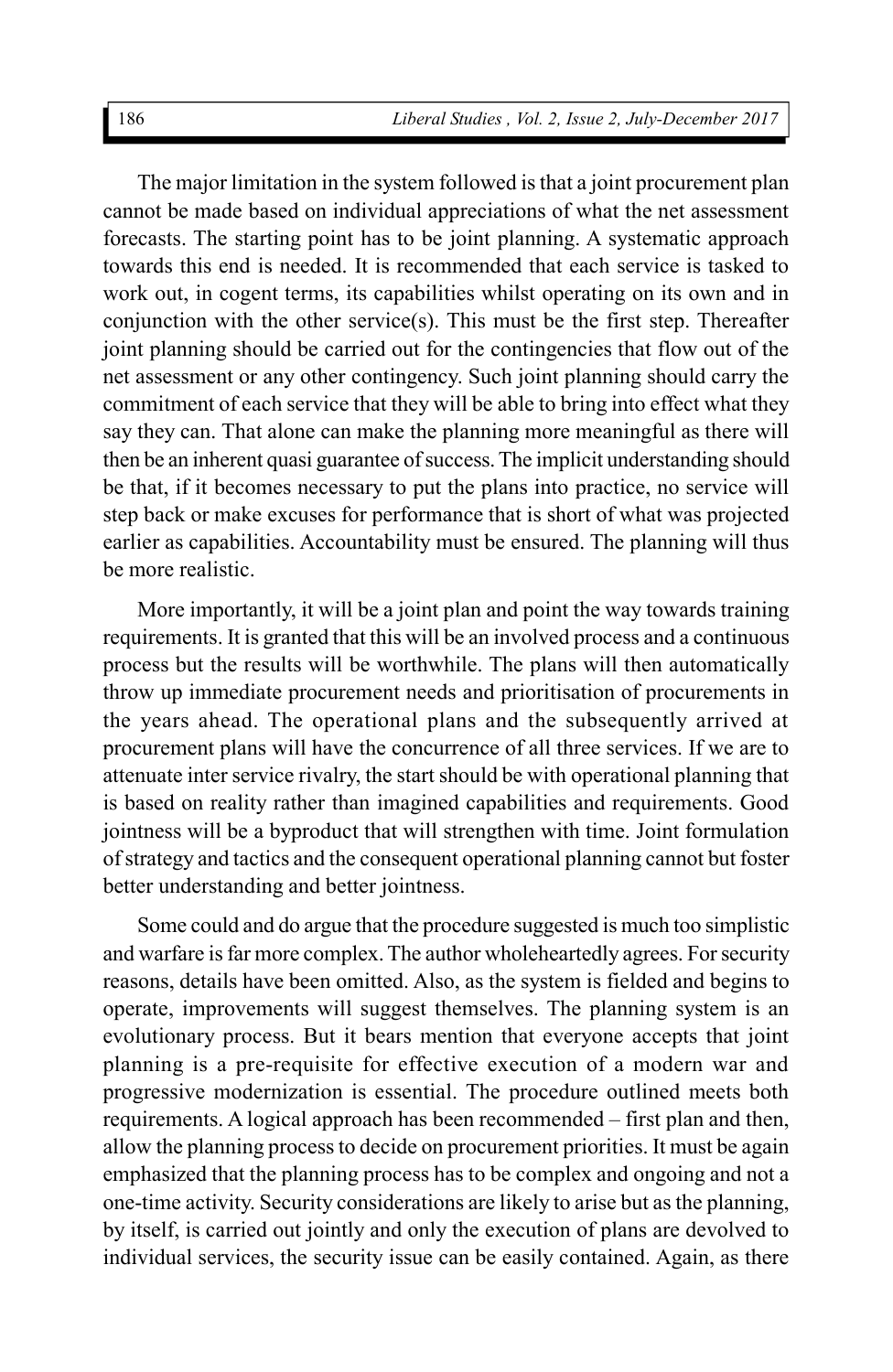will probably be many plans and sub plans for each contingency, security is ultimately strengthened as the choice of plan to adopt will be taken at the last moment. A full time planning team is needed and the work of this team will be as important during peace as it will be during war.

The procedure outlined has not been attempted so far and it is likely that it will be met with strong resistance. Possibly a Governmental push may be required. It has often been mooted that a Government push is needed to introduce changes in Higher Defence Organisation. The author argues that a push towards joint planning will work better. Not only is planning for possible wars and how to prosecute them, the bread and butter of the armed forces but the plans generated and the manner in which the wars should be fought will automatically indicate the optimum organisation that will be most suitable to carry out such activities. Such a study will be based on inputs that are more germane to the armed forces and are as realistic as possible, as opposed to expressions of imaginary needs and fears. And maybe no real changes will be required in the end.

When the IDS was created 16 years ago, it was hoped that better inter service cooperation will result. Unfortunately that has not happened. Turf battles continue even within IDS. If 16 years of IDS existence and a manning level of some 300 officers drawn from all three services, headed by an officer of Vice Chief status who is supported by 5 officers of three star PSO status and another 24 two star officers, have still left so many shortcomings as mentioned in the earlier paragraphs, possibly the problem is neither administrative nor organisational. Instilling of jointness may be the only essential requirement not being fulfilled. Is it time to think de novo?

# **Jointness**

Innumerable numbers of articles have been written and discussions held on the absence of jointness in the armed forces and the overriding need to instill it. Unfortunately jointness means different things to different people. Remedies abound but jointness has remained elusive. It was thought that with institutions like the National Defence Academy, Defence Services Staff College and the other inter service organisations, greater understanding will occur and jointness will automatically follow. Such optimistic thoughts have been belied. We have been unable to get rid of 'turf wars'. This is in spite of the fact that with joint training institutions greater bonhomie amongst the services has come about but 'jointness' is still a long way off.

There have been occasions when the services have been in agreement and have put up joint recommendations but these relate to essentially administrative issues like pay commission awards and the like.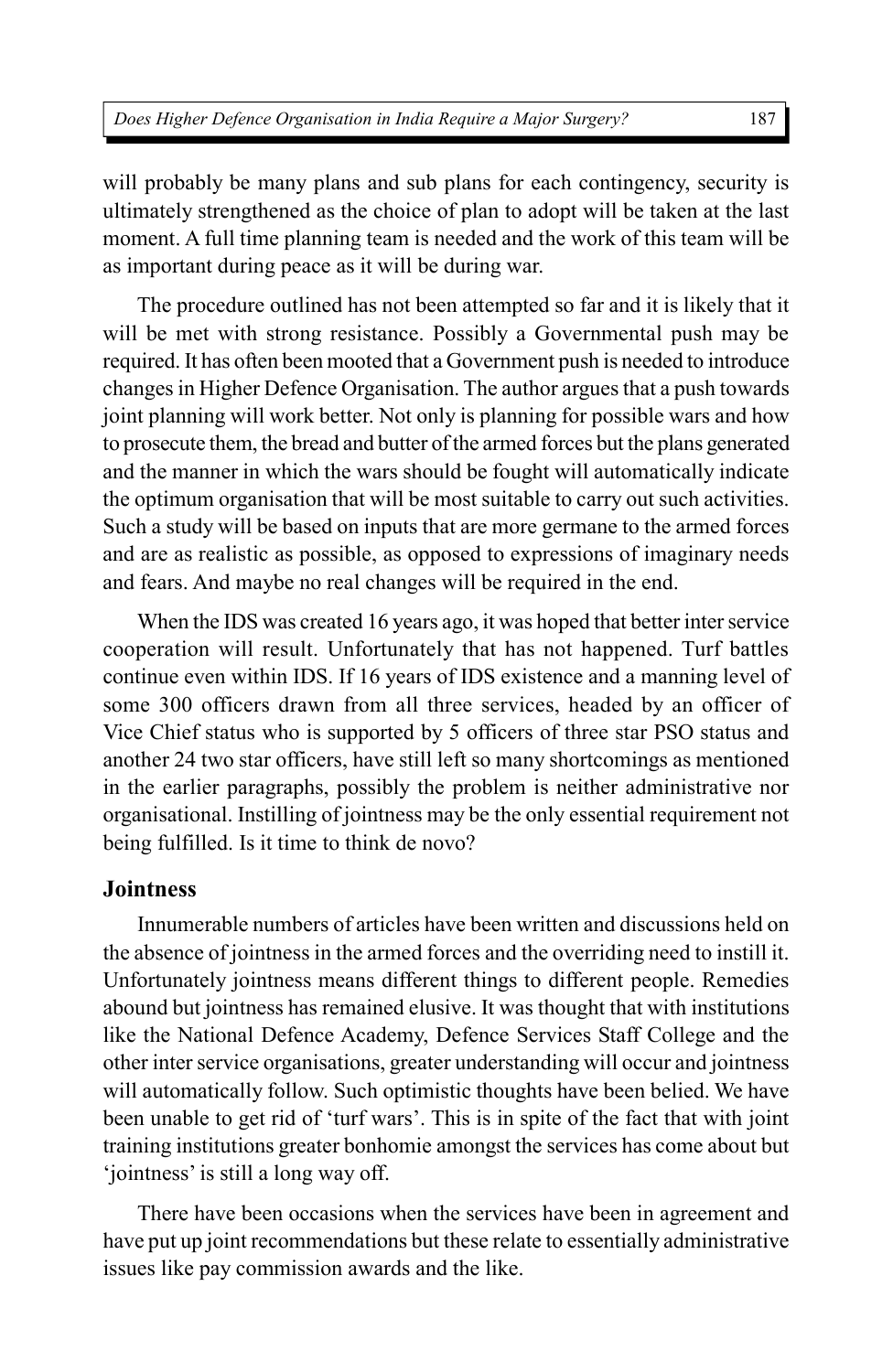Our history of conflicts since our Independence shows that the level of cooperation should have been better. A few examples are:

- In the Kashmir War of 1947-48, despite Prime Minister's advice to the Army Chief on the importance of Skardu, his air counterpart was not informed and this delayed the supplies to the besieged and beleaguered garrison. That led to the surrender and consequent massacre of the garrison.
- In 1962, while the Government did not permit use of combat air power which had been deployed and was fully ready for any contingency, the phenomenal and back-breaking effort by the air transport fleet was wasted due to poor selection of dropping zones especially at Longju and Tsangdhar. Their unsuitability was conveyed by the AOC-in-C to the Corps Commander but the former was over-ruled.
- There was little joint planning before and during the 1965 Indo-Pak War. The IAF leadership was not aware of our Army's plan and could not mesh its plan with that of the Army. Possibly, this resulted in the fizzling out of quick advance by the Army in Lahore sector on 6 September 1965. The air effort was available for supporting the land forces but the demands either were not raised or were rejected by the JAAOCs. This resulted in utilisation of aircraft to around one sortie per aircraft per day against a planning figure and availability of 3 sorties/ aircraft/day.
- Jaffna University heli-drop soon after the induction of Indian Peace Keeping Force (IPKF) into Sri Lanka in 1987 was a disaster and resulted in very heavy but avoidable casualties mainly due to lack of joint planning. The situation changed remarkably with the setting up of HQ IPKF at Madras and of an Air Force Cell therein.

This is an extremely sad story as one should have expected that we would learn lessons from our mistakes in each of these conflicts and cooperation would improve progressively. Some improvements did take place as in the case of the 1971 conflict and the Kargil conflict, but, largely, an unsatisfactory situation continues to prevail. This is in spite of a 16 year experiment with IDS and the Unified Andaman and Nicobar Command (ANC).

Three issues militate against better jointness amongst the services. Firstly, there is a lack of adequate understanding of the operational thinking, strengths and limitations of the other services. This is particularly true in knowledge about the Air Force. The capabilities of the air force are not well known and hence the expectations are not realistic. What makes matters worse is that air power is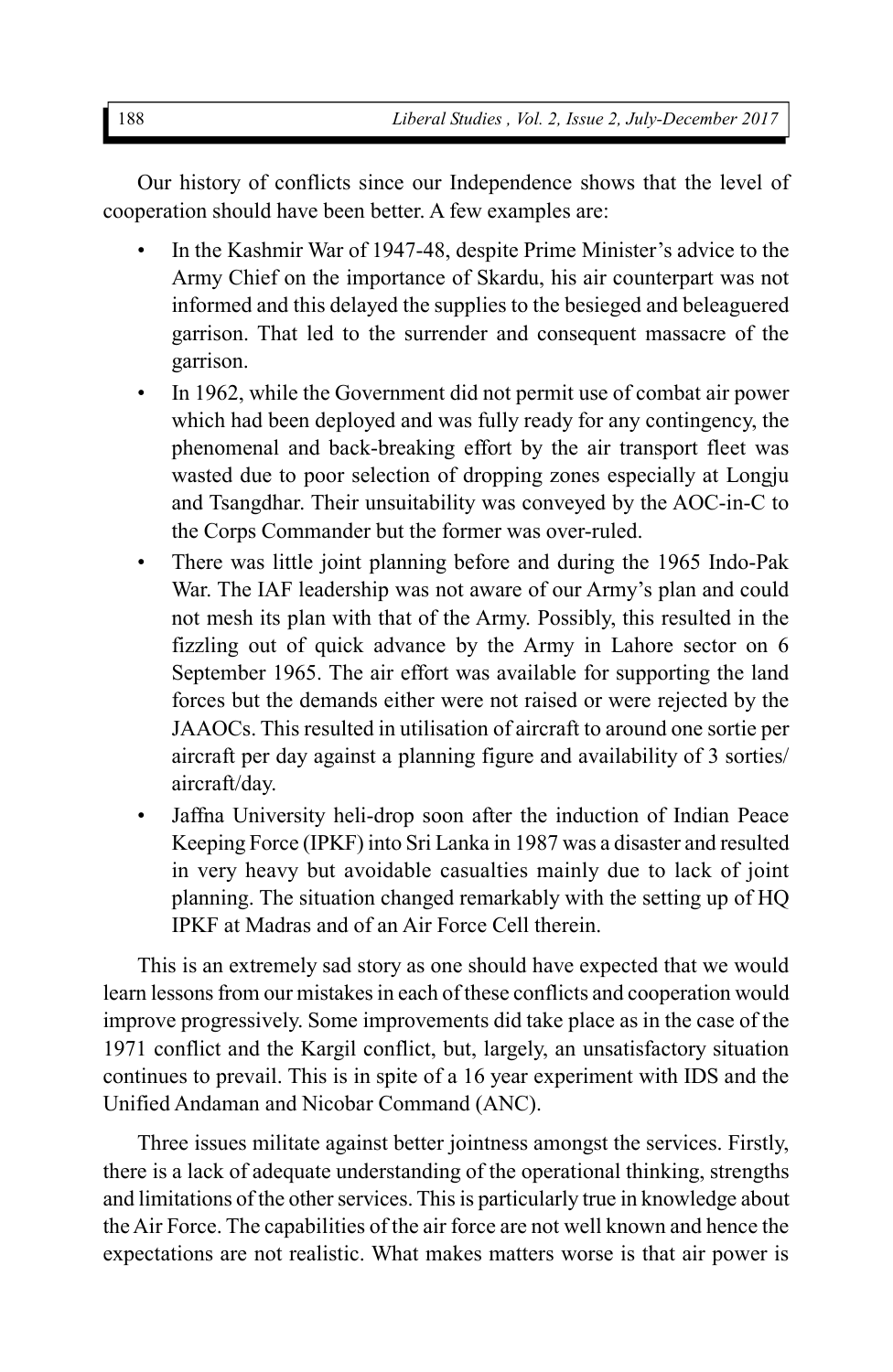inherently difficult to understand. When the air force says that it is unable to perform a task, it is sometimes mistaken for the air force not wanting to do so. It is a historical fact that the air force has always come forward to support the Army or Navy but at times this fact is not appreciated. On the other hand, the ubiquitous nature of air power is appreciated and there is a clamour for an air force under command. This goes against the basic principle in the utilization of air power – unity of command. Jointness will remain elusive unless such cardinal issues are understood.

Secondly, in spite of so many years of seeking 'jointness', the roles and missions of individual services have not been defined still and the core competencies have not yet been stipulated. It must be done post haste. This is an essential pre-requisite. Three independent services have been created because they have different attributes and core competencies. In the absence of stipulations of core competencies and defined roles, attempts to encroach into the others' domain will continue. Such attempts, often without informing the concerned service, would obviously end up creating bad blood. It is akin to poaching on the territory of a sister service. 'Must guard our turf' has become a way of life. Once again, it is the Air Force that bears the major brunt of 'attempted encroachment'. Once the core competencies and roles and missions of each service are well defined and enforced, hopefully by a governmental fiat, 'attempted encroachments' should cease. *In the view of the author, a Governmental order stipulating the core competencies and roles and missions of each service is the single most important remedy to bring about jointness*. With better jointness better cooperation and coordination will follow.

Thirdly, by its very nature, air power has a role to play, often a decided role, in all types of operations. As a result it is much in demand. The service that needs air power often does not recognise that the air force capability is finite. It happens that at times the air effort is not available in sufficient quantity. There can be many reasons for this from availability to weather to need for prioritisation of available effort etc. However this is not understood and bad blood is created. Worse, there is a clamour for air power under command. What is not recognised is that if the demands for air assets that another service seeks are made available to the Air Force, better availability and utilization will result as flying operations are without doubt the core competency of the Air Force. With duplication, command and control issues and air space management issues raise their ugly head and give cause to more disagreements.

Possibly a fourth factor is the desire to have all support functions under command. It is but obvious that such an approach is not conducive to enhanced jointness.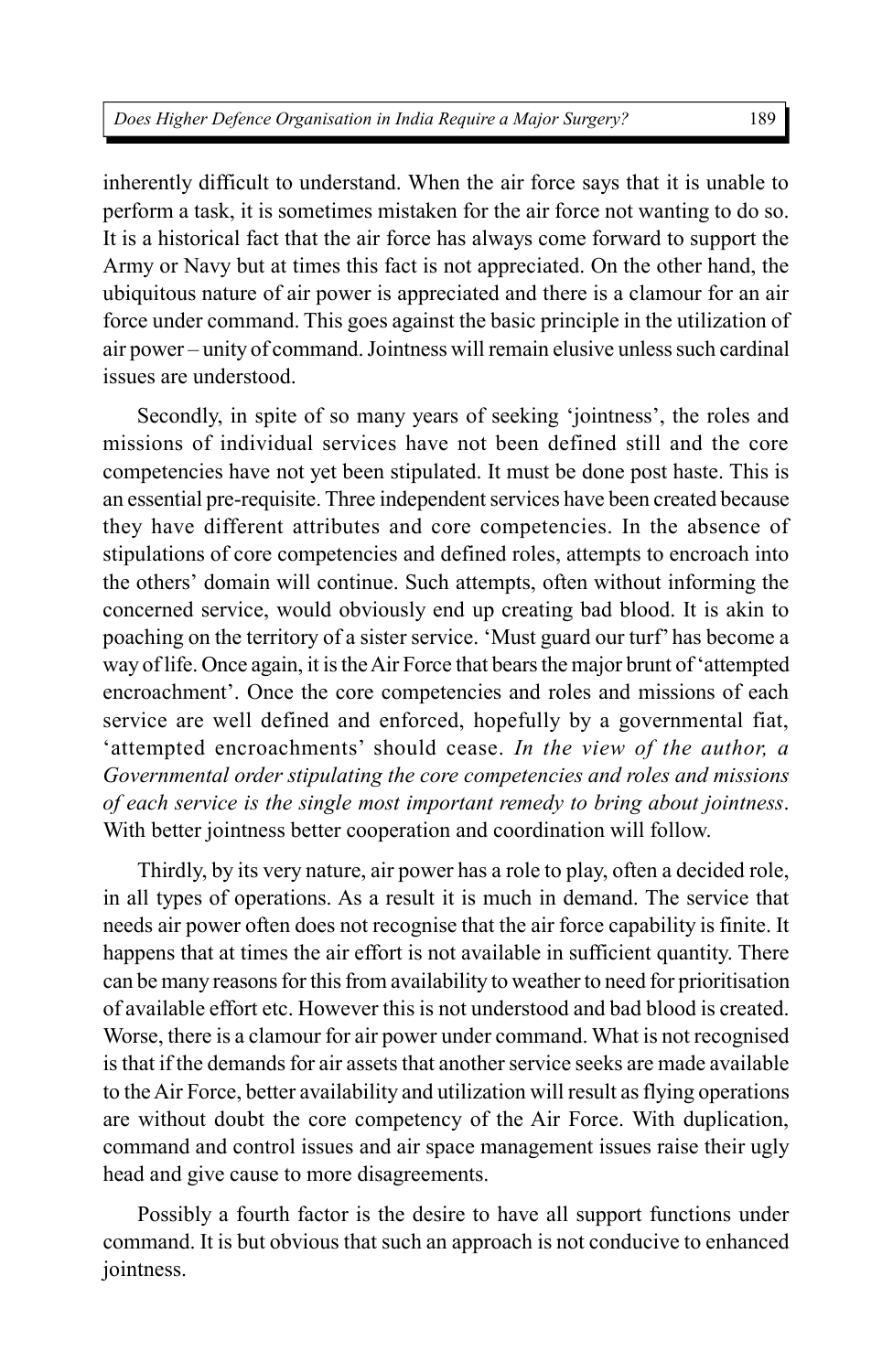Implicit in the four factors described above is the remedy to right the wrongs. One issue that will probably transcend all others to bring about jointness is joint planning. The basis of joint planning has to be the recognition of core competencies and understanding of roles and missions of each service. Again, this factor cannot be reiterated or re-emphasised often enough. Joint planning will also bring to light the availability of resources and an understanding of how and why the dearth of the same should be shared. Besides all this, it is a foregone conclusion that we must fight together. Some 15 years ago the author had opined that *far more important than planning for joint operations is joint planning for operations*. This is not a play on words but an important consideration and factor to be kept in mind if we are to succeed. The author still stands by it and argues that joint planning is the single most important aspect for inter service cooperation. It is possible that in some circumstances, a single service operation is the best option. A single service operation is indeed a valid operation of war as long as it is the result of joint planning. Meaningful and continuous joint planning will thus bring about 'jointness'.

### **Theatre Commands**

There were two occasions in independent India where a Unified Command system was adopted. The first was during the IPKF operations in 1987 (briefly referred to above). In the early days itself, the Army Commander elected to task helicopters for a helicopter drop of Army personnel at Jaffna University. The Air Force element was against it calling it far too risky but was overruled. In the event all helicopters were damaged. More importantly, a number of lives were lost. Almost immediately thereafter, an Air Component Commander was positioned to take charge of deployment and tasking of air assets. The Air Force elements continued to support the operations but under the control of the Air Commander. The Unified Command System was however, a failure and discontinued with.

*Andaman and Nicobar Command:* The second instance relates to the formation of the Unified Andaman and Nicobar Command. The Command was set up in October 2001. One of the objectives was to establish the viability of a Theatre Command. The functioning over the last 16 years does not give confidence that a Theatre Command system will be of benefit.

The Unified Command has not succeeded in fostering jointness. Reportedly, inter service rivalry is as strong as ever. Personnel of each service have to follow the rules of the parent service even if they are markedly different from the others. Commonality has not been ensured. The authority of the C-in-C is undermined as he can try disciplinary cases only of personnel of his parent service. The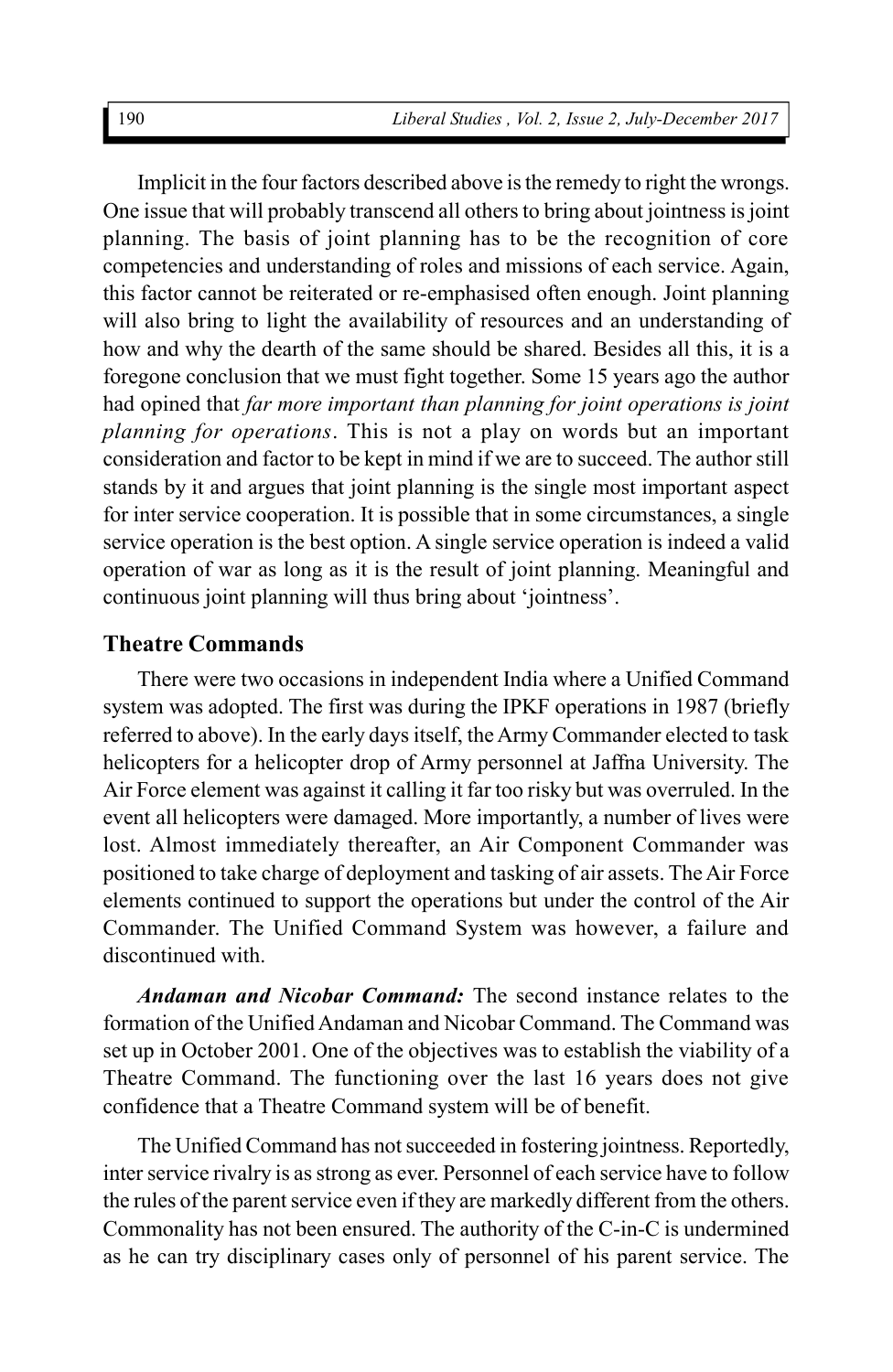personnel of the other services can be tried by the senior officers of the service in the Command but if the case has to be referred to someone senior, it is so referred to respective Service Head Quarters (HQs). Such a situation is not conducive to good discipline. There is no combined maintenance organisation but each service has their own. A common communication system does not exist. Service HQ, possibly perforce, have to deal with the Component Commanders directly bypassing the HQ of the Command. Land continues to be controlled by the parent service and permission has to be sought from the HQ of the service concerned for any planned utilisation. Besides, permission is seldom granted.

The major lacuna is in the operational arena. The Command has a clearly stipulated task but little means to meet the requirement. The forces deployed are meagre and it is a moot point if augmentation of forces is inadequate, in terms of how many and when they can be expected. The C-in-C does not have enough forces under Command to plan and conduct operational exercises and test the mettle of his personnel. One wonders how the Command will fare in war.

The ANC does not have enough forces under command as more forces are unavailable. Such poverty sharing will be a regular feature if Theatre Commands are introduced. It will be difficult to carry out meaningful training and operational planning in many such commands.

It is recommended that the Unified Command be disbanded and we should revert to the earlier system of placing the forces under the concerned geographical command. In this way the geographical commands will have to just add on to their responsibilities but will have the freedom to work out contingency planning and training schedules as a substantially greater force level will be available. If after 16 years, there are such drawbacks in the functioning of the Command, it behoves us to reconsider the setting up of a Unified ANC and to seek other solutions.

*Need for Theatre Commands:* An organization or proposed organisation should be based on perceived needs. It is generally accepted that whilst we must prepare for a major war to create a deterrent capability, the types of conflicts in the near future are likely to be of short duration or even near continuous, event based, low level, sub-conventional operations. For such operations, a mammoth organisation like a Theatre Command is a gross overkill.

Conventional wisdom also suggests that if a major war were to break out it would be sharp, intense and last for a maximum of 15 days or so. In wars like this, air power will have a defining role. Such wars will demand concentration of air power at different locations at different times for different roles. The radii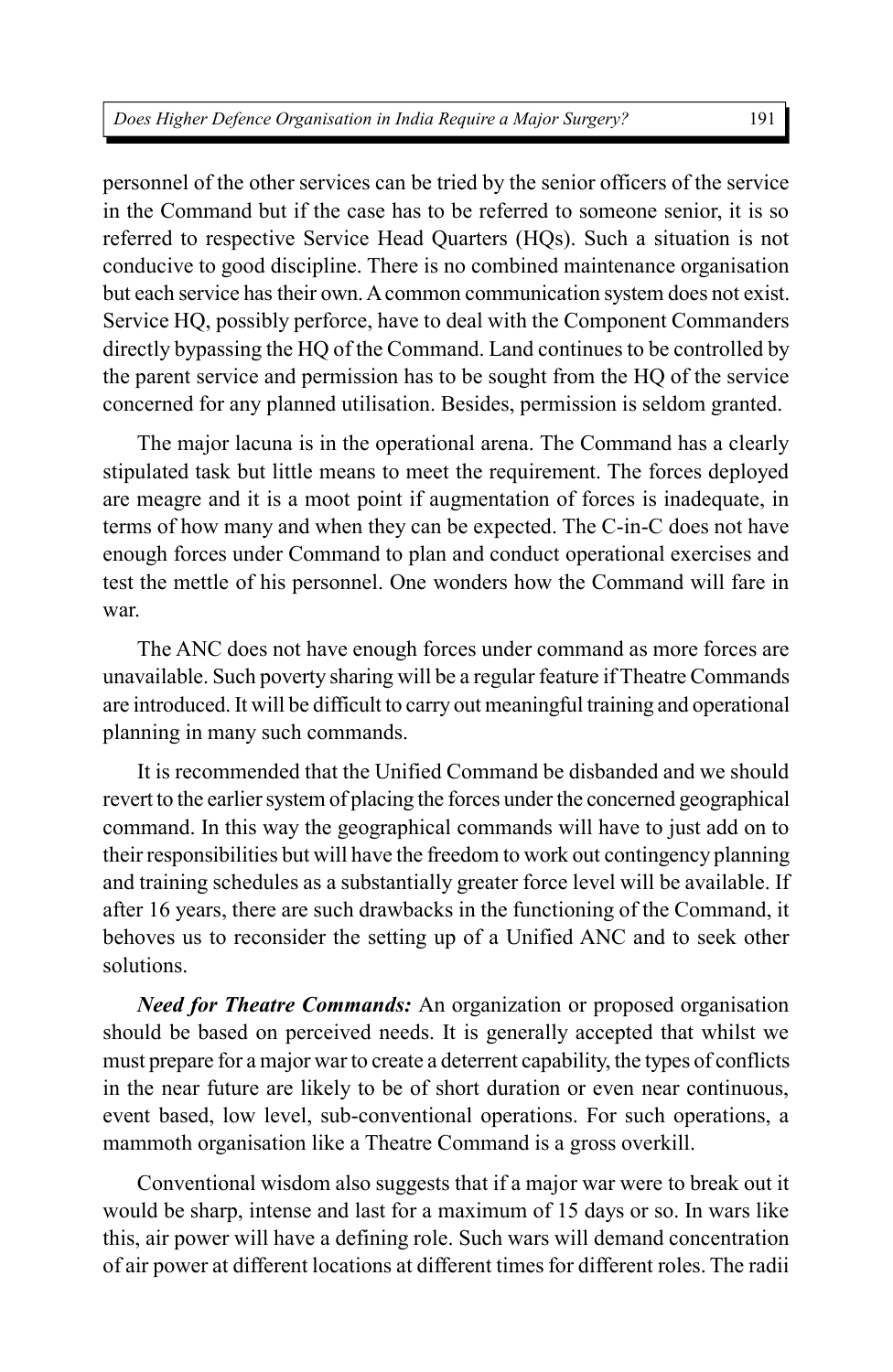of action of modern day aircraft can be as high as 1500-2000 kms or more. This implies the ability and maybe the need, to hit targets at long distances rapidly and repeatedly including the ability to hit targets in the operational area of responsibility of more than one Command. The aircraft may have to, probably will have to, transcend the geographical limits of other Commands. Deployment of aircraft may have to be changed repeatedly, from one sector to another, depending on the progress of operations. History records how all this and more was done in previous conflicts, even when our capability was nowhere near as good as it is today. The situation becomes more complex if we add the actions carried out by the adversary. Air Defence and offensive operations have to be conducted with effective synergy. All this must lead to the conclusion that air operations are markedly different from that of the other two services in terms of expanse of areas of interest and rapidity with which operations can be mounted. Strategic agility is a by word of air power. Unity of Command with devolution of control is an essential characteristic for effective use of air power and must be respected.

The above paragraph should not give the impression that the air force will fight its own war. Far from it!! It is again emphasised that joint planning is the name of the game. The Joint Plan will include the aforementioned tasks for the air force but not preclude other tasks. A Theatre Command system will introduce one more level in the control of air power and place a spanner in the work of air power, arguably the work of the service that will have most to offer. Most importantly, piecemeal use of air power has never yielded good results. This is particularly true when the forces available are few. There have been occasions in the past when control and tasking of particular aircraft in short supply was carried out directly by Air HQ. There can be other reasons also where Air HQ will elect to exercise direct control over designated forces.

The underlying conclusion therefore, must be that a Theatre Command system will serve no useful purpose but would only impede the capability and potential of air power.

# **Conclusion**

The author sees no justification in introducing either a CDS or Theatre Command system. Indeed, his argument is that it is contra-indicated. The essential need is for a better joint planning that may have to be enforced by the Government. At the same time the cardinal requirement of the hour is that the Government must take it upon itself to stipulate the core competencies as well as the roles and missions of the three services.